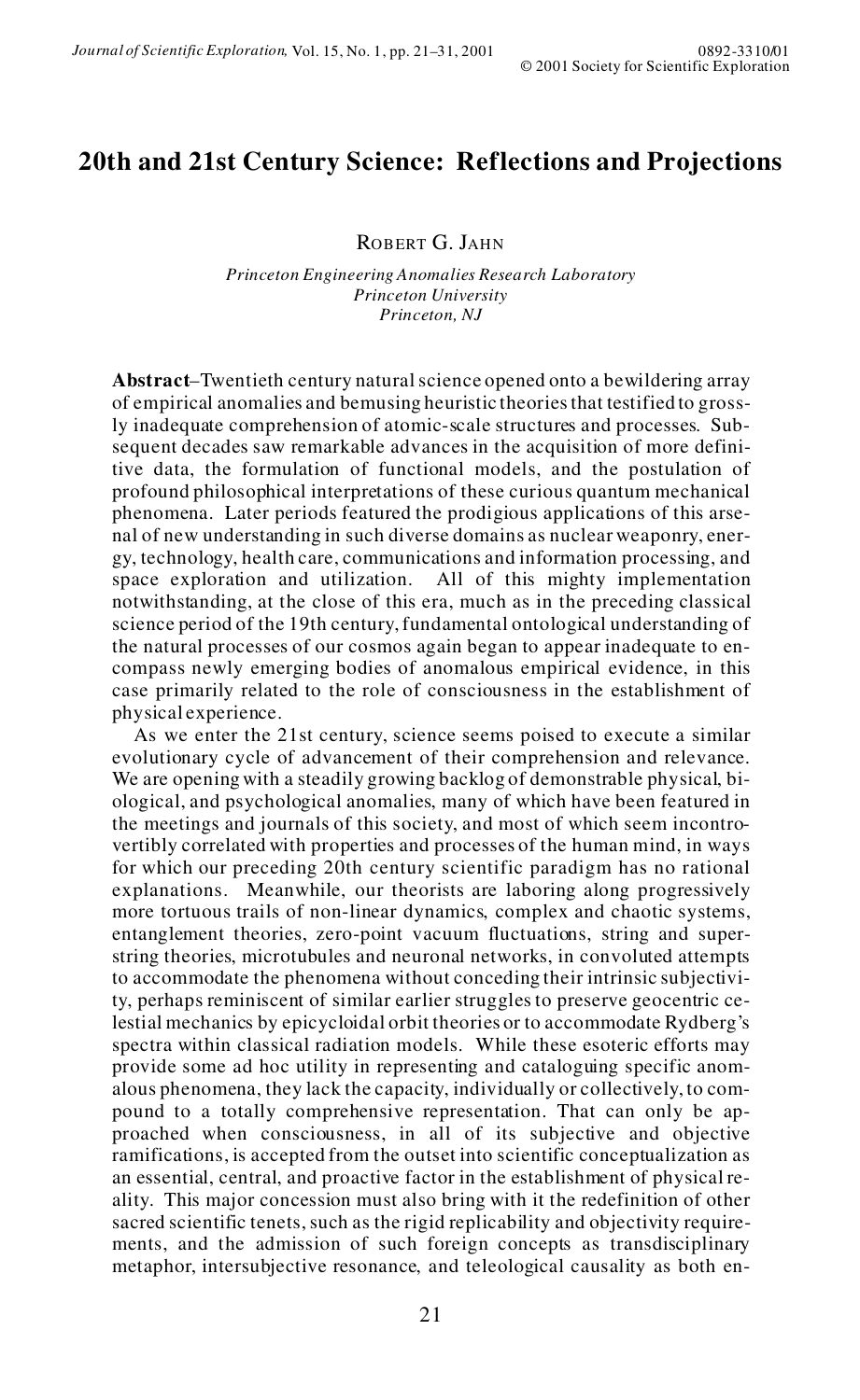## 22 Robert G. Jahn

abling factors and analytical tools. Specific conceptual schema for comprehensive formulation of such an expansion of scientific methodology are at present rare and primitive, but two examples can be sketched to illustrate the requisite complementarity of physical and psychological factors.

*Keywords:* anomalies — consciousness — future of science — history of sci ence — Modular Model of Mind/Matter Manifestation  $(M^5)$  philosophy of science — Science of the Subjective

On the threshold of the 20th century, the physical science profession was sitting rather smugly on its academic duff, quite content with the elegance of its theoretical concepts and formalisms, and with the burgeoning practical applications thereof. Newtonian mechanics had been firmly established by many empirical demonstrations in astronomical and terrestrial venues; the heuristic concepts of the thermal sciences were enabling rapid proliferation of the prime movers that had initiated the industrial revolution; and the completion of Maxwell's electromagnetic relations had generated a radiation theory that was revolutionizing public communication. A naïve consensus abounded that most of the hard work of natural science had been done; that only mop-up tasks remained. As their towering patriarch Lord Kelvin (Thomson, circa 1884) proclaimed:

There is nothing new to be discovered in physics now. All that remains is more and more precise measurement,

a sentiment echoed by their contemporary hero, A. A. Michelson (1894):

The more important fundamental laws and facts of physical science have all been discovered, and these are now so firmly established that the possibility of their ever being supplanted in consequence of new discoveries is exceedingly remote. … Our future discoveries must be looked for in the sixth place of decimals.

But over only the next few years, this same community of scholars was suddenly deluged by a blizzard of atomic-scale anomalies that severely challenged much of their comfortably nestled classical science. The frequency distribution of blackbody radiation departed drastically from the classical electromagnetic expectations; newly accumulated data on atomic and molecular spectra and atomic-scale collisions were totally inexplicable on the basis of the prevailing atomic and molecular models; the photoelectric effect, the Compton effect, the Franck-Hertz, and Davisson-Germer experiments, and the specific heat of solids all showed little agreement between empirical observations and the established concepts; and the growing theoretical and pragmatic interest in gaseous plasmas as a fourth state of matter was poorly supported by any viable theoretical formulations that could be mustered.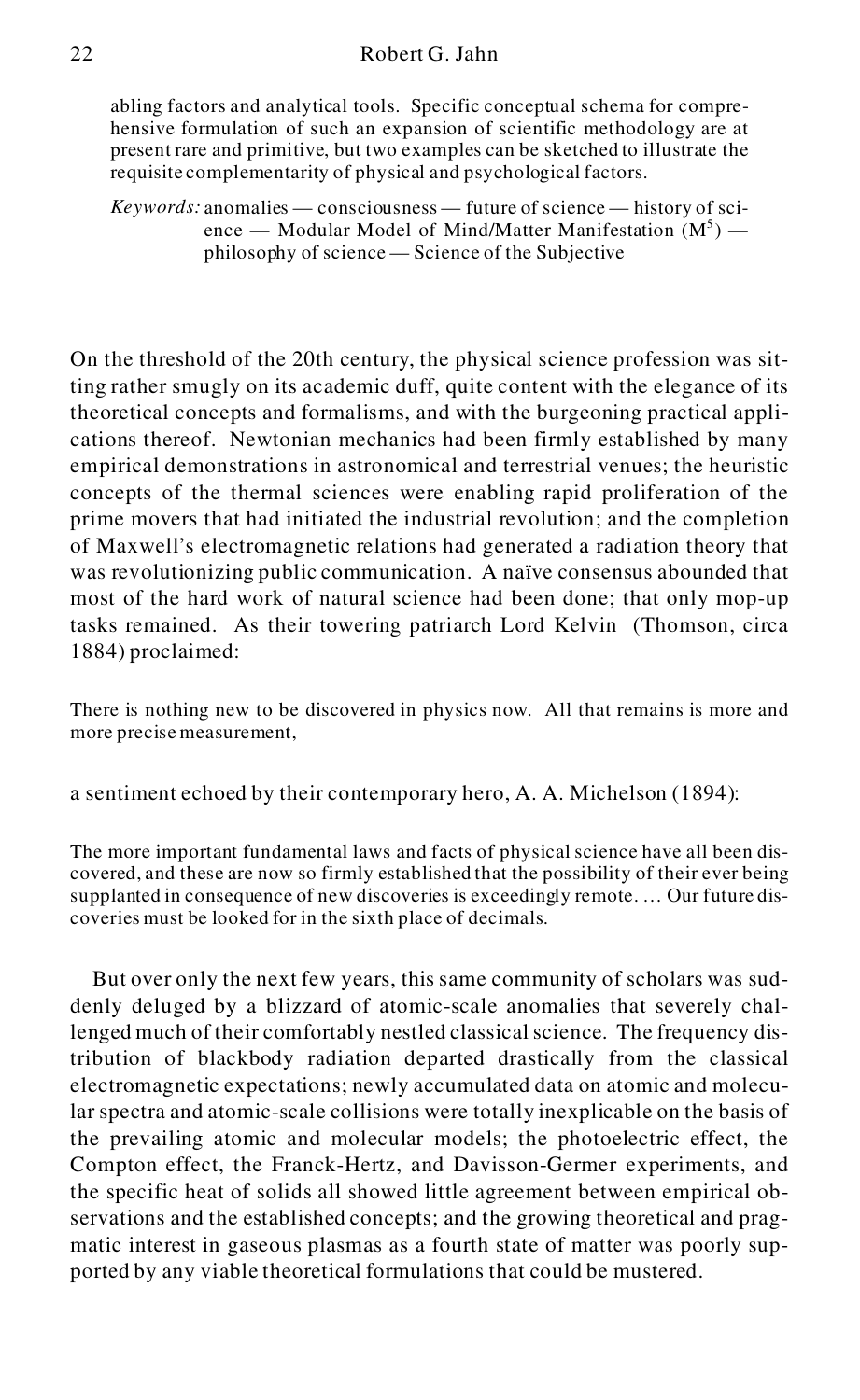Having shattered the tranquility of the physical science establishment of that day, this array of anomalous phenomena then stimulated a flurry of theoretical responses that carried with them disturbing philosophical implications. Over a relatively short span of reaction, a sequence of strange new concepts appeared, such as the quantum of energy (Planck, Einstein); the planetary atom (Bohr, Sommerfeld); the wave-mechanical atom (Schrödinger, de Broglie); matrix formulations of atomic structure and interactions (Heisenberg, Wigner); and the bewildering quantum mechanical principles of uncertainty (Heisenberg), exclusion (Pauli), complementarity (Bohr), and indistinguishability (Heitler), to name only a few. Overlaid on all of this were the bewildering mechanics of special and general relativity (Einstein), and the subatomic structures and behaviors of nuclear scale "elementary" particles (Fermi et al.). From the start, these concepts seemed so logically and experientially implacable that their philosophical ramifications were hotly debated, both inside and outside the quantum physics community. Notwithstanding the intensity and endurance of these discussions, few of the philosophical enigmas were fully resolved, and the paradoxes of wave/particle duality, the role of the observer, and the Einstein-Podolsky-Rosen correlations continue to bemuse us even today.

Some blame for this failure of resolution may be attributed to the intrusion of the Second World War into the professional and personal lives of the leading scholars of that day, which severely restricted their ability to communicate with one another and forced their creative attention to be turned toward wartime applications of quantum and nuclear science. Those applications of atomic energy in military weaponry clearly dominated the middle portion of the 20th century, first in concluding the hot war, and subsequently in imbuing the cold war with its global lethal threat. But from that war-based technology have evolved many peacetime applications: in atomic energy and nuclear medicine; in solid-state electronics and digital information processing; in space exploration and utilization; and in many other venues that have brought immense benefits to human culture and have vaulted contemporary science into a dominant social factor. Yet ironically, this center-stage importance of modern applied science and technology, with its huge political, financial, educational, and cultural spin-offs, may also have served to suffocate, or at least to stagnate, more profound contemplation and comprehension of those fundamental processes of our physical world that had surfaced a few decades earlier. So, at the close of the 20th century, we find a monumentally extensive and complex scientific community that is more concerned with its applications, its economics, its politics, and its administration, than with advancement of its basic understanding. And regrettably, these priorities have been excessively reflected in our individual and collective public values, in our corporate and governmental initiatives, and in our educational strategies, at all levels.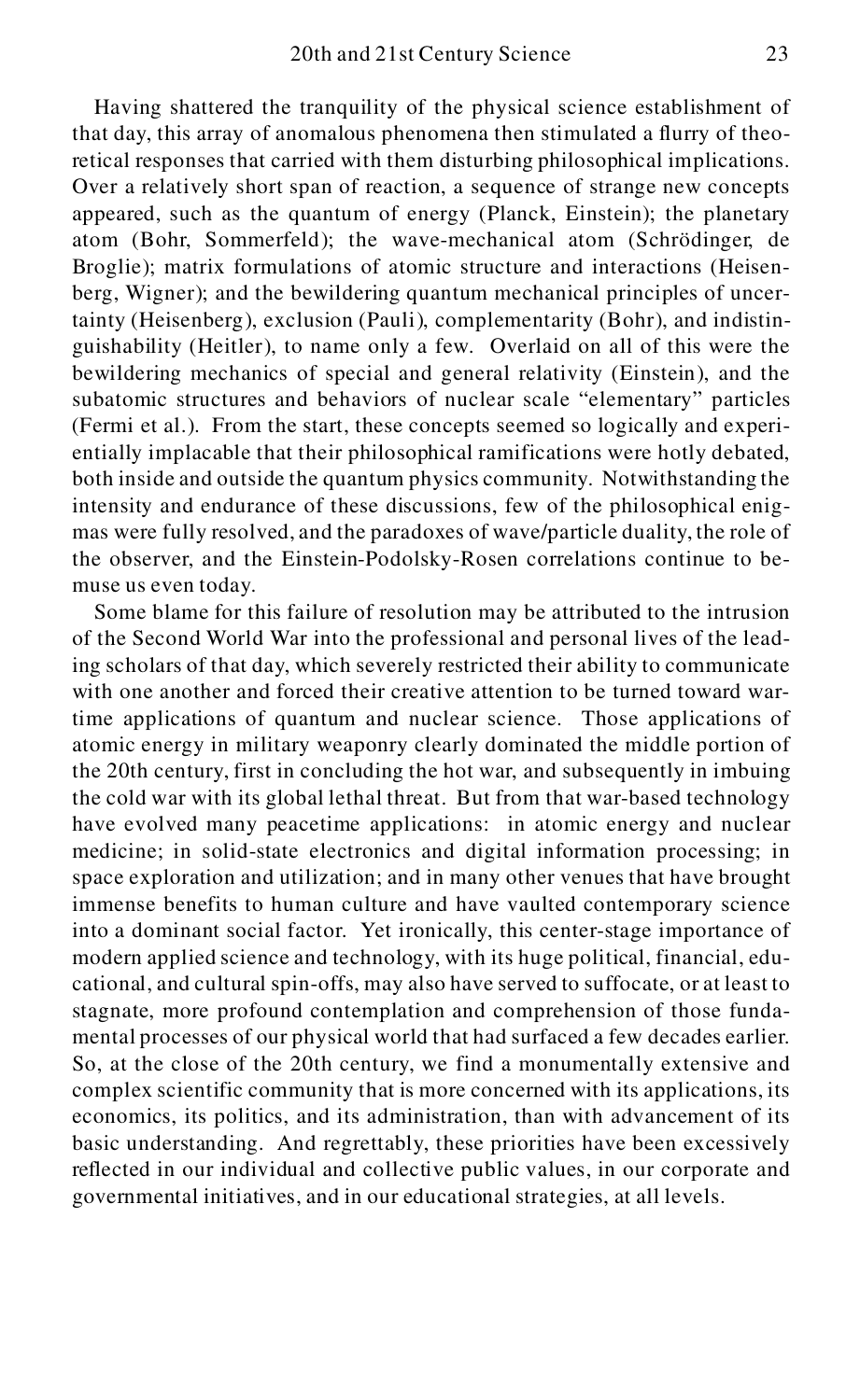### 24 Robert G. Jahn

Thus, at the dawn of the 21st century, we again find an elite, smugly contented scientific establishment, but one now endowed with far more public authority and respect than that of the prior version. A veritable priesthood of high science controls major segments of public and private policy and expenditure for research, development, construction, production, education, and publication throughout the world, and enjoys a cultural trust and reverence that extendsfar beyond its true merit. It is an establishment that is largely consumed with refinements and deployments of mid–20th century science, rather than with creative advancement of fundamental understanding of the most profound and potentially seminal aspects of its trade. Even more seriously, it is an establishment that persists in frenetically sweeping legitimate genres of new anomalous phenomena under its intellectual carpet, thereby denying its own well-documented heritage that anomalies are the most preciousraw material from which future science is formed.

Let us turn to these current anomalies and ask what new science they may spawn. The readership of this Journal surely needs no lexicon of these topics. It is precisely the constellation of subjects that the Society for Scientific Exploration has been studying, talking, and writing about since its formation, and comprises all of the subtle and mysterious ways that living creatures perceive, interpret, and influence the world they inhabit. Whether we are investigating anomalous mind/matter interactions, remote perceptions, poltergeists, reincarnations, UFO phenomena, strange creatures, inexplicable meteorological effects, or alternative healing modalities, we are at some level, explicit or implicit, addressing the role of consciousness in the establishment and behavior of physical reality. And for this intellectual crusade we have very little science in hand: very little vocabulary, a scant concept base, and few mechanics, assessment criteria, or experimental facilities. Another major intellectual breakout, of a scale, vision, and courage comparable to that of the quantum era, is required to start science rolling forward again.

What should be the character of this break-out? First to be emphasized is that we do not need any destructive revolution that discards sound scientific methodology or threatens systematic scientific logic. Rather, we require an evolutionary broadening and deepening of the scientific venue and perspective, more like its evolution into quantum and relativistic domains of the past century, to extend its intellectual power into study of the full reach of the human mind and spirit. In an earlier article (Jahn & Dunne, 1997), we attempted to define and justify a "Science of the Subjective," which proposed the following expansions of the scientific paradigm:

- A proactive role for consciousness that would elevate it from a passive observer of the physical world, to a purposeful agent in its behavior.
- Inclusion of subjective experience as well as objective properties in the scientific arsenals of concepts, data, analyses, models, and interpretations.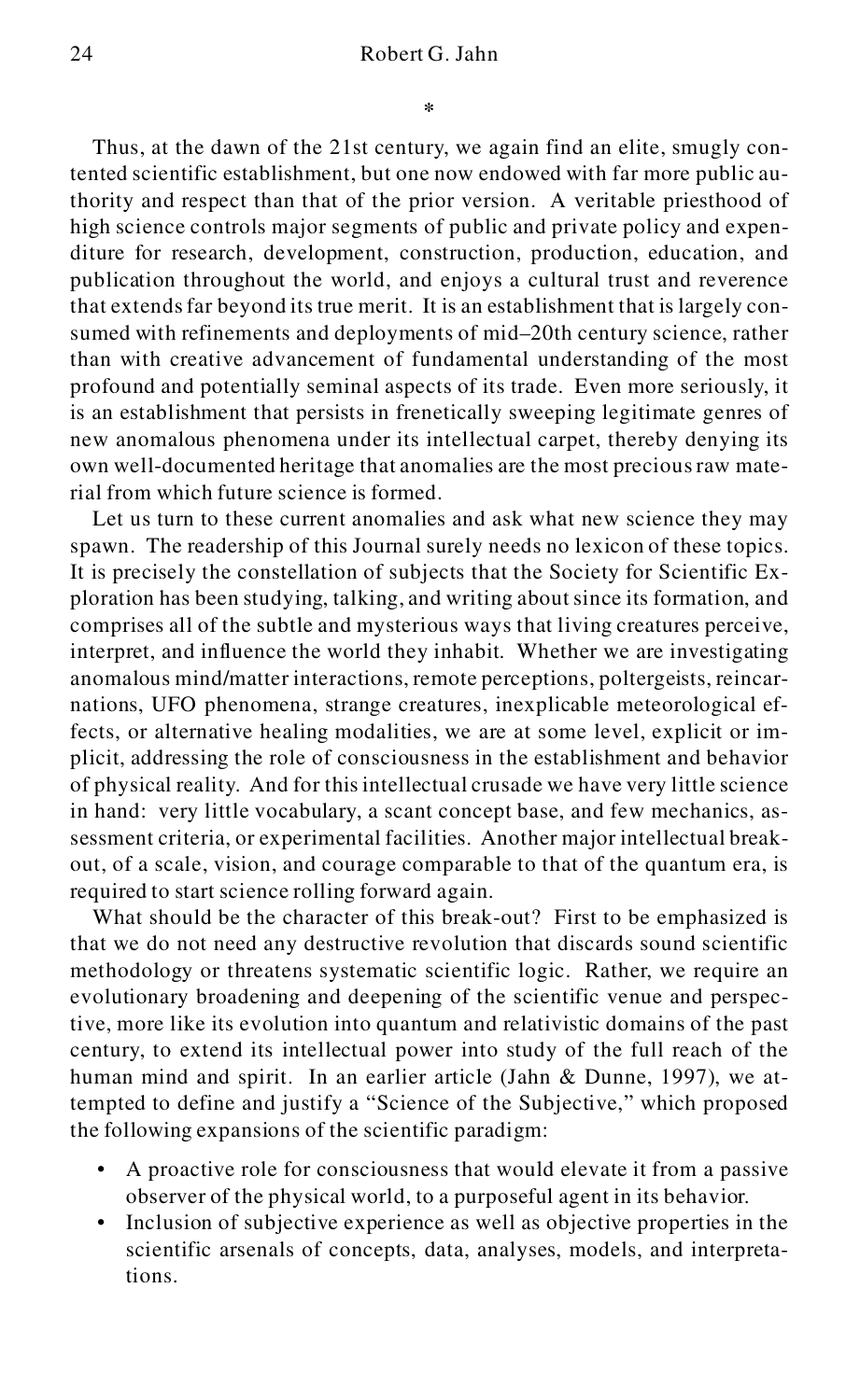- The acceptance of teleological drivers in all forms of mind/matter interactions; specifically, the efficacy of intention and resonance, within a context of relevance or meaning, in facilitating physical change.
- Clearer distinction between causality and correlation in both material and mental events.
- Recognition of the interconnectedness of the physical, psychological, and philosophical aspects, leading to greater reliance on transdisciplinary metaphors for representation, interpretation, generalization, and unification of consciousness-related phenomena.
- Relaxation of replicability criteria for complex, multi-statistical physical, biological, and psychological systems and processes.

Clealy, such extensions of scientific perspective and strategy present huge problems in orderly identification, representation, quantification, and interpretation of experiential phenomena, but the potential benefits of this pursuit are even more awesome. For from its success, science could aspire not only to benevolent stewardship of the physical world, but also to productive understanding of the interactions of its living inhabitants with it, and with one another.

**\*\***

If this new era of science is to retain the incisiveness and rigor of its immediate predecessor, it must continue to feature a vital dialogue between empirical experience and logical reasoning, i.e., between experiment and theory. The major changes required on both sides of this dialogue will be the inclusion of the various subjective aspects just mentioned. Incorporation of intuitive, aesthetic, and metaphoric dimensions into research protocols, although largely eschewed by 20th century mainstream science, need not pose insurmountable tactical problems. To some extent, contemporary research in the family of psychological disciplines has already established some lexicon of empirical concepts and heuristic methods for the evaluation and correlation of subjective aspects with objectively specifiable physical results. But to extend such provincially circumscribed correlations into more universal theoretical formulations representative of the global interplay of mind and matter will require far more expansive and courageous scholarly creativity.

Some 15 years ago we proposed a rather speculative and tentative step in this direction in an article entitled "On the Quantum Mechanics of Consciousness, with Application to Anomalous Phenomena" (Jahn & Dunne, 1986). In it we postulated that experiential reality was constituted only in the interaction between consciousness and its environment, neither of which could be separately specified in any strict ontological sense. Consequently, any conceptual scheme to represent that reality must embody the attributes of consciousness as well as, and on a par with, those of the physical world. We went on to appropriate the concepts and formalisms of quantum mechanics as a viable metaphor for such reality-producing interactions of consciousness with its en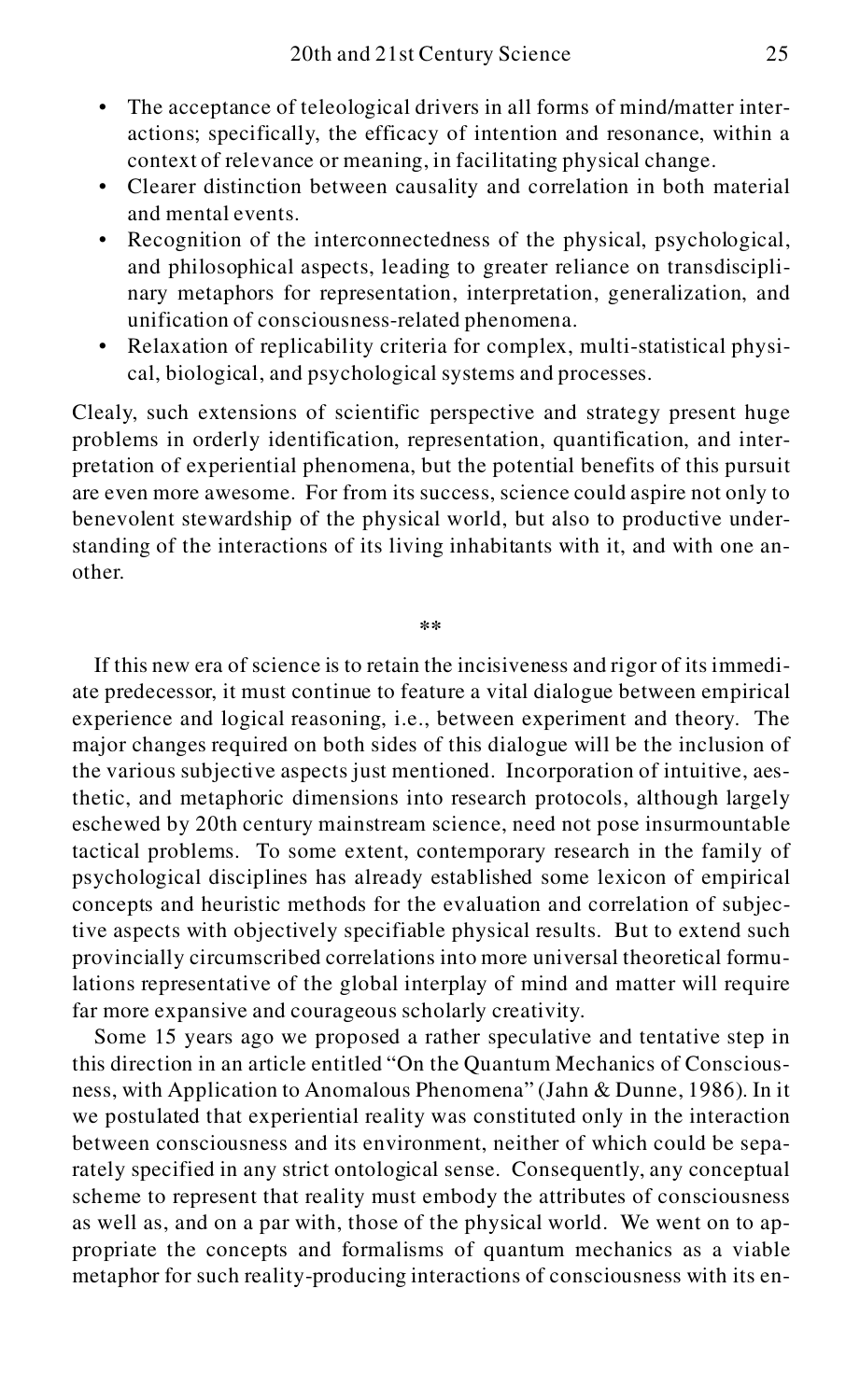vironment, primarily because of its observational or "Copenhagen" interpretations, but also because of the evident transposability of the various quantum mechanical concepts and principles into subjective venues. More specifically, we represented consciousness by Schrödinger wave functions and its environ ment by potential profiles that subsumed all of the relevant tangible and intangible influences bearing on it. The permissible standing waves, or eigenfunctions, of the consciousness waves in the environmental profiles were then interpreted as the objective and subjective experiences of the former in those venues. In this manner we were able to construct consciousness "atoms" of individual experience, consciousness "molecules" representing interpersonal bonds, consciousness "wave/particle dualities" that could legitimize various consciousness-related physical anomalies, and quantum-statistical ensembles of consciousnesses that could be applied to group interaction situations. We also found useful similarities between several quantum mechanical principles and various aspects of common and anomalous human behavior.

Clearly this model lacks the capacity for quantitative predictability, at least at this stage of its development, but it has provided us with a facile concept base and associated vocabulary for the interpretation of empirical results and the design of more effective experiments. While it has been criticized as "only a metaphor," we would note that from its ancient times to the present, science has always drawn heavily from many metaphors adapted from general human experience that only later were refined to more narrowly specific, quantifiable, and measurable physical properties. Nor does the prevailing resistance to inclusion of subjective features in the scientific representation adequately acknowledge the extent to which personal inspiration and intuition have stimulated and enlightened most scientific work. While our research papers continue to be rejected by mainstream science journals on insular categorical grounds, such as "This is more psychology than physics," or "This journal is restricted to the 'exact' sciences," such exclusion of subjective dimensions from the workshop of science was not endorsed by the most profound scholars of the quantum era who had glimpsed the sublime complementarity between the worlds of mind and matter. As Niels Bohr (1961) put it:

The analogies with some fundamental features of the quantum theory, exhibited by the laws of psychology, may not merely make it easier for us to adjust ourselvesto the new situation in physics, but it is perhaps not too ambitious to hope that the lessons we have learned from the very much simpler physical problems will also prove of value in our endeavors to obtain a comprehensive survey of the more subtle psychological questions. … it is clear to the writer that for the time being we must be content with more or less appropriate analogies. Yet it may well be that behind these analogiesthere lies not only a kinship with regard to the epistemological aspects, but that a more profound relationship is hidden behind the fundamental biological problems which are directly con nected to both sides. (p. 20)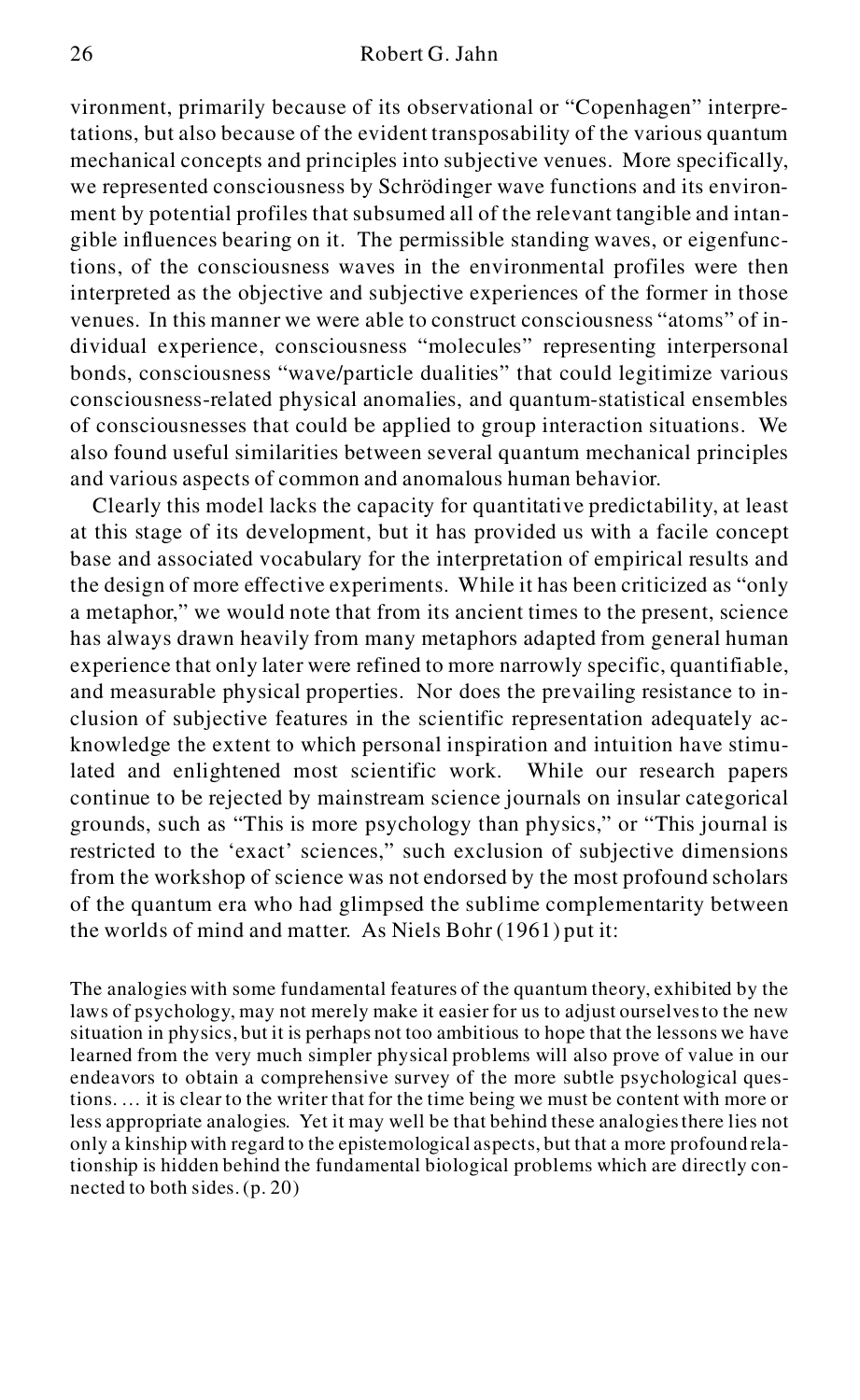A similar conviction had been expressed earlier by Wolfgang Pauli (1955):

[P]hysics and psychology reflect again for modern man the old contrast between the quantitative and the qualitative. … To us … the only acceptable point of view appears to be the one that recognizes *both* sides of reality—the quantitative and the qualitative, the physical and the psychical—as compatible with each other, and can embrace them simultaneously. … It would be most satisfactory of all if physics and psyche could be seen as complementary aspects of the same reality. (pp. 207–208, 210)

And from the other side of the epistemological dialogue, the great psycho analyst Carl Jung (1954) saw the same sublime complementarity:

The microphysical world of the atom exhibits certain features whose affinities with the psychic have impressed themselves even on the physicists. Here, it would seem, is at least a suggestion of how the psychic process could be 'reconstructed' in another medium, in that, namely, of the microphysics of matter. (p. 89)

Much more recently, a number of theoretical physicists have returned attention to this mind/matter complementarity and in some cases have gone so far as to propose that, at a very deep and subtle "ontic" level, mental and material processes are intrinsically inseparable, and that it is only when these processes "emerge" into "epistemic" tangible experiences that the distinction becomes relevant. Atmanspacher (2000b) speaks of the practical consequences of such a primordial unity:

Assuming that there is an 'ontic reality' from which mental and material properties emerge as separable or separate, then it is the relationship between those mental properties which we observe epistemically. Since the basis of the two domains is the ontic reality, one could speak of a 'vertical' causation (some kind of symmetry breaking) from one ontic to two epistemic 'realities.' In such a scenario there is no reason to talk about the relationship between the two epistemic domains in terms of causation. There are only correlations, so to speak remnants of the former 'oneness' of the ontic reality. These correlations are what we observe, perceive, or experience.

#### **\*\*\***

Akin to such contemporary thinking, we are currently developing another model for representation of mind/matter interactions, tentatively labeled "Modular Model of Mind/Matter Manifestations"  $(M<sup>5</sup>)$ . Details of this model and its experimental and theoretical implications will be presented in a forthcoming research article (Jahn, in press), but its salient features are these:

1. Not all interactions of consciousness with the physical world involve direct mental attention to tangible substances or systems, or employ established modes of information exchange.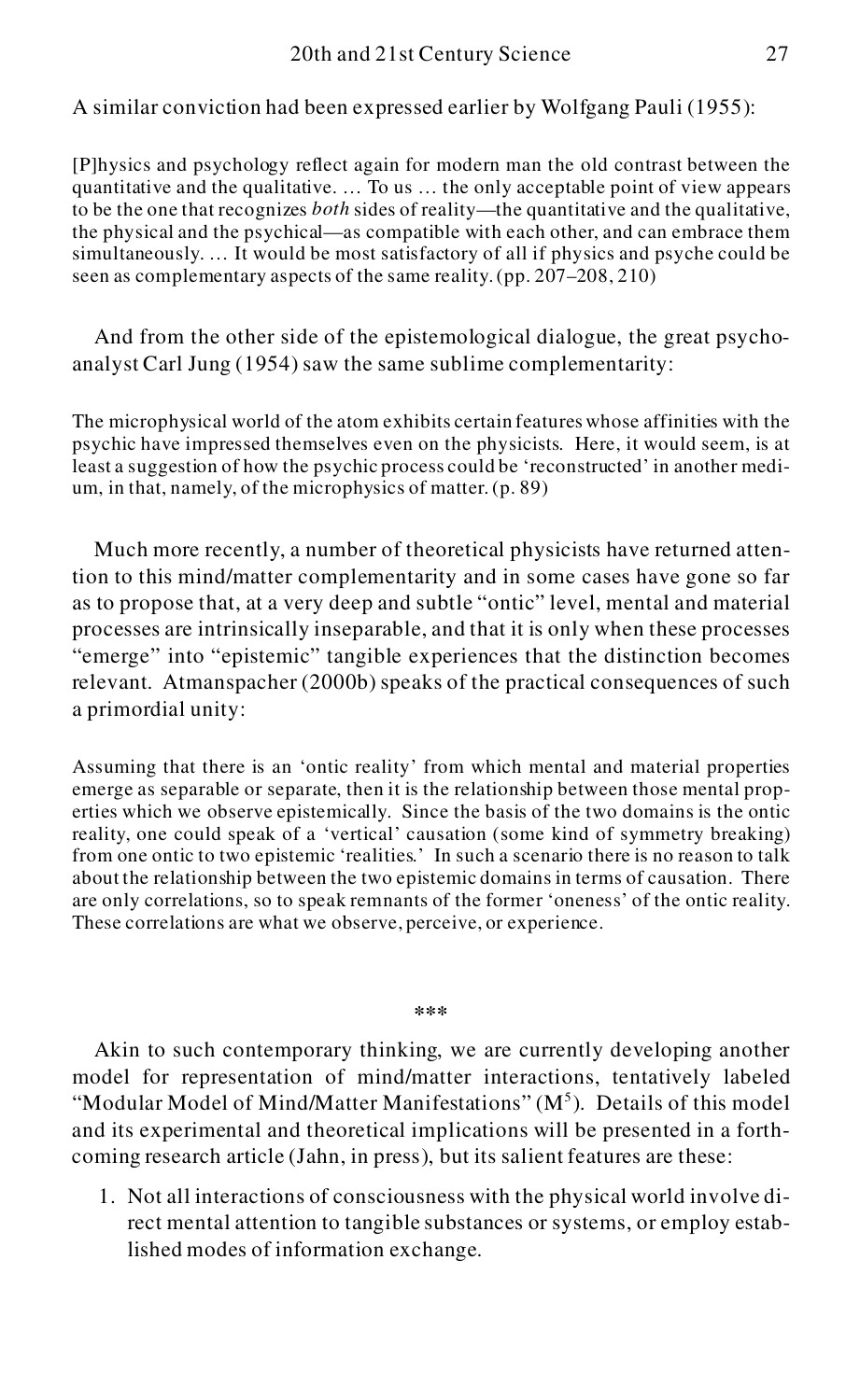- 2. In many cases, especially those manifesting anomalous effects, various levels of the subconscious mind may be invoked to access, process, and transmit information between the conscious mind and the material world.
- 3. In so doing, the subconscious mind may utilize a sub-tangible physical domain that underlies the tangible universe, much as the subconscious mind underlies the conscious.
- 4. Thus, in this model, the conscious mind gains anomalous access to the tangible world by the circuitous route sketched in Figure 1.
- 5. The key issues for profitable applications of this model are the information transfer processes across the interfaces between the various domains, specifically:
	- The sequences of physical, physiological, and neurological processes by which information about the tangible world is transmitted to the brain and subsequently assembled into conscious experiences and interpretations thereof; or, inversely, the conversion of conscious intention into a sequence of neurological and physiological functions that ultimately affect the tangible world;
	- The modes of communication between the conscious mind and the subconscious mind;
	- The relationship between the tangible physical domain and its subtangible substrate;

and, most importantly,

- The interaction of the subconscious mind with sub-tangible matter.
- 6. At their deepest levels, the subconscious mind and the sub-tangible physical domain may commingle to the point of indistinguishability. In this view, conscious experience and tangible physical effects may be regarded as emerging from a single basic source, whence they retain certain correlations or synchronicities that appear anomalous in any dualistic representation (Atmanspacher, 1997, 2000a).
- 7. All of these processes may be overlaid or permeated by some sort of ineffable "supreme source" which energizes, inspires, enables, and mediates the participatory components of the composite system.

Some pragmatic ramifications of such a model for anomalies research are reasonably clear. On the experimental side, one of the most evident implications would seem to be to shift from operator feedback modalities that display the target system performance in consciously explicit and engaging formats, to subtler, more implicit schemes that distract the operator's conscious mind from the intended task, thereby providing a more propitious environment for its submission to some subconscious process. Also suggested would be the use of physical target systems that by their complexity, non-linearity, or quantum-mechanical multiplicity can accommodate a proactive role for the opera-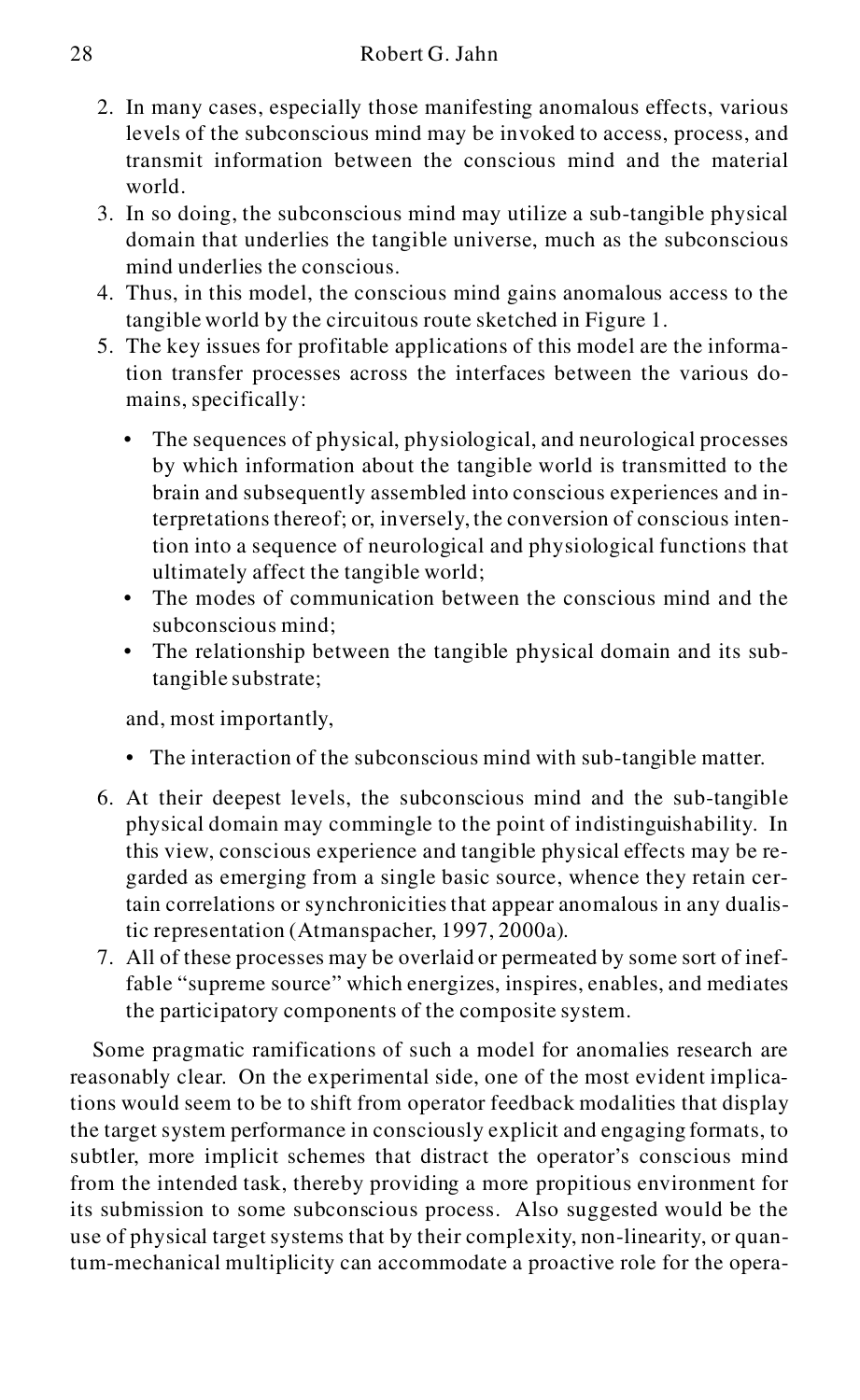

Fig. 1. Modular model of mind/matter manifestations  $(M<sup>5</sup>)$ . In "normal" interactions, the conscious mind receives information directly from, or inserts information directly into, its material environment using known physical and neurophysiological processes. In "anom alous" interactions, however, information may flow on a more circuitous route, via the un conscious mind and a sub-tangible physical regime.

tor's subconscious input. In retrospect, prior experimentation has already supported these strategies, albeit via some negative results. Specifically, those experiments providing the most explicit and engaging feedback displays have tended to yield weaker anomalous effects than those involving more rudimentary feedback (Jahn et al., 1997), aesthetically subliminal feedback (Jahn et al., 2000), or no feedback at all (Dunne & Jahn, 1992).

On the theoretical side, more sophisticated psychological models of the transmission of information, both subjective and objective, between the conscious and subconscious mind, specifically dedicated to the realization of intention and resonance in specific situations, are needed. Similarly, some distillation of the many extant sub-tangible physical models, specifically focused on reification of pre-emergent information from the sub-tangible regime into the tangible empirical venues, should prove relevant. In this regard, the radical postulate of a fundamental holism of mind and matter at the deepest level of existence might derive some support from incisive re-examination of millennia of human experience with prayer, alchemy, magic, and other esoteric practices that implicitly and explicitly presume this unity.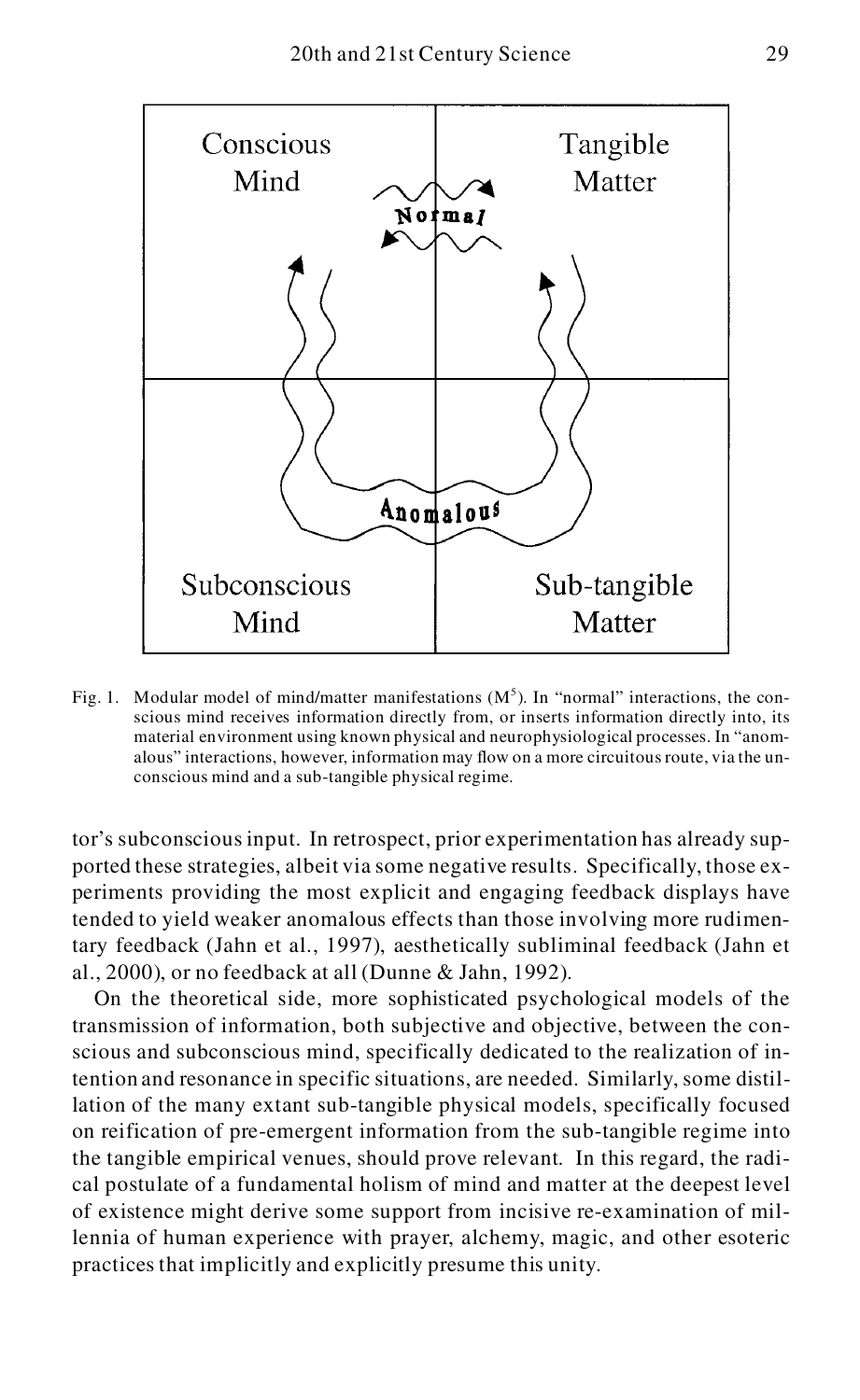Like the quantum mechanical model mentioned earlier, the  $M<sup>5</sup>$  concept invokes many of the "Science of the Subjective" features listed above, and it will be resisted because of its intrinsic wedding of psychological and physical experience, and its ultimate dissolution of the Cartesian cut. While this has been foreign to 20th-century science, it will become essential to the science of the future. Without it, science as presently cast will inevitably stagnate and become progressively less effective in addressing the cultural needs of this new century. William James (1956) foresaw this demise more than a century ago:

The spirit and principles of science are mere affairs of method; there is nothing in them that need hinder science from dealing successfully with a world in which personal forces are the starting point of new effects. The only form of thing that we directly en counter, the only experience that we concretely have is our own personal life. The only completed category of our thinking, our professors of philosophy tell us, is the category of personality, every other category being one of the abstract elements of that. And this systematic denial on science's part of personality as a condition of events, this rig orous belief that in its own essential and innermost nature our world is a strictly impersonal world, may conceivably, as the whirligig of time goes round, prove to be the very defect that our descendants will be most surprised at in our boasted science, the omission that to their eyes will most tend to make *it* look perspectiveless and short. (p. 327)

To incorporate this broadening of its purview and paradigm may be the greatest challenge science has ever faced. But with these subjective dimensions astutely and creatively installed and functioning harmoniously within its traditional analytical rigor, science—in its fullest and noblest definition—will be in a far more powerful position to enhance the quality of life on this planet than ever before in its history. And historians of science, looking back on this 21st century 100 years from now, may properly record it as the most brilliant scientific age of all.

#### **References**

- Atmanspacher, H. A. (1997). Cartesian cut, Heisenberg cut, and the concept of complexity. *World Futures*, *49*, 333–355.
- Atmanspacher, H. A. (2000a). Ontic and epistemic descriptions of chaotic systems. In Dubois, D. (Ed.), *Computing Anticipatory Systems: CASYS 99* (pp. 465–478). Berlin: Springer.

Atmanspacher, H. A. (2000b). Personal communication.

- Bohr, N. (1961). *Atomic Theory and the Description of Nature* (pp. 20–21). Cambridge, MA: The University Press.
- Dunne, B. J., & Jahn, R. G. (1992). Experiments in remote human/machine interaction. *Journal of Scientific Exploration, 6,* 311–332.
- Jahn, R. G. (in press). *Modular Model of Mind/Matter Manifestations (M<sup>5</sup> )* (PEAR Technical Report 2001-1.) Princeton, NJ: Princeton Engineering Anomalies Research, Princeton University, School of Engineering/Applied Science.
- Jahn, R. G., & Dunne, B. J. (1986). On the quantum methods of consciousness, with application to anomalous phenomena. *[Foundations of Physics](http://gessler.ingentaselect.com/nw=1/rpsv/cgi-bin/linker?ext=a&reqidx=/0015-9018^28^2916L.721[aid=977054])*, *16*, 721–772.
- Jahn, R. G., & Dunne, B. J. (1997). Science of the subjective. *[Journal of Scientific Exploration](http://gessler.ingentaselect.com/nw=1/rpsv/cgi-bin/linker?ext=a&reqidx=/0892-3310^28^2911L.201[aid=977055])*, *11*[, 201–224.](http://gessler.ingentaselect.com/nw=1/rpsv/cgi-bin/linker?ext=a&reqidx=/0892-3310^28^2911L.201[aid=977055])

Jahn, R. G., Dunne, B. J., Dobyns, Y. H., Nelson, R. D., & Bradish, G. J. (2000). ArtREG: A ran-